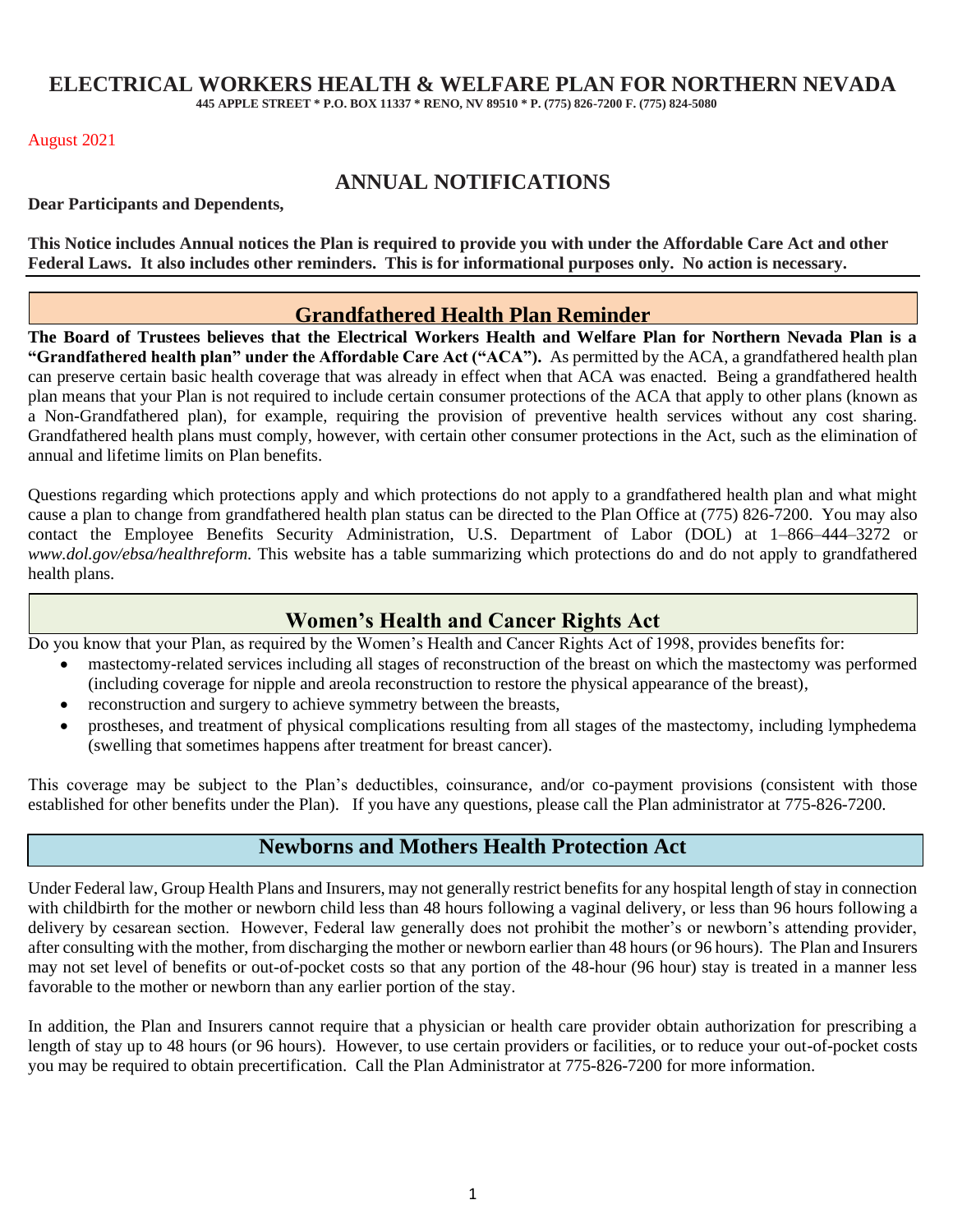## **COVID-19 Testing Reminders (During Public Health Emergency Period only)**

As a reminder, you previously should have received notices regarding temporary coverage of COVID-19 diagnosis and antibody testing subject to federal guidelines during the public health emergency. Please note during the public health emergency period, at this stage, the Plan will cover at no cost-sharing to you only those COVID-19 tests (including antibody tests) that are approved, cleared or authorized by the FDA (or the FDA has authorized the test for emergency use) and a healthcare provider (licensed under applicable law) has determined there is a medical necessity for the test and orders the administration of such test for you and/or your eligible dependent. If the test does not meet federal guidance the Plan is allowed to deny reimbursement of the test or charge you the applicable cost-sharing for the non-covered test. Please also further note, the Plan is not required to cover any employerreturn to work testing. Any questions about covered COVID-19 testing please contact the Plan Administrator for more information.

### **HIPAA Privacy Notice Reminder**

This Notice is to remind you that, as required by the Health Insurance Portability and Accountability Act of 1996 (HIPAA), the Plan will only use or disclose your individual health information, known as protected health information, in accordance with the Plan's Notice of Privacy Practices. You may obtain a copy of the Plan's Notice of Privacy Practices at any time by calling the Plan Administrator at 775-826-7200, to request that a copy be mailed to you. Within a reasonable period of time of your request, the Plan administrator's office will mail you a copy of the Notice. The Notice is also automatically provided to you at least once every three years or when there is a material change to the Notice.

## **Premium Assistance under Medicaid and the Children's Health Insurance Program (CHIP)**

If you or your children are eligible for Medicaid or CHIP and you're eligible for health coverage from your employer, your state may have a premium assistance program that can help pay for coverage, using funds from their Medicaid or CHIP programs. If you or your children aren't eligible for Medicaid or CHIP, you won't be eligible for these premium assistance programs but you may be able to buy individual insurance coverage through the Health Insurance Marketplace. For more information, visit **[www.healthcare.gov](http://www.healthcare.gov/)**. If you or your dependents are already enrolled in Medicaid or CHIP and you live in a State listed below, contact your State Medicaid or CHIP office to find out if premium assistance is available.

If you or your dependents are NOT currently enrolled in Medicaid or CHIP, and you think you or any of your dependents might be eligible for either of these programs, contact your State Medicaid or CHIP office or dial **1-877-KIDS NOW** or **[www.insurekidsnow.gov](http://www.insurekidsnow.gov/)** to find out how to apply. If you qualify, ask your state if it has a program that might help you pay the premiums for an employer-sponsored plan.

If you or your dependents are eligible for premium assistance under Medicaid or CHIP, as well as eligible under your employer plan, your employer must allow you to enroll in your employer plan if you aren't already enrolled. This is called a "special enrollment" opportunity, and **you must request coverage within 60 days of being determined eligible for premium assistance**. If you have questions about enrolling in your employer plan, contact the Department of Labor at **[www.askebsa.dol.gov](http://www.askebsa.dol.gov/)** or call **1- 866-444-EBSA (3272)**.

**If you live in one of the following states, you may be eligible for assistance paying your employer health plan premiums. The following list of states is current as of July 31, 2020. Contact your State for more information on eligibility –**

| <b>ALABAMA - Medicaid</b>                              | COLORADO - Health First Colorado (Colorado's Medicaid<br>Program) & Child Health Plan Plus (CHP+)                                                                                                                                                                                                                                                                                                                                                           |  |  |
|--------------------------------------------------------|-------------------------------------------------------------------------------------------------------------------------------------------------------------------------------------------------------------------------------------------------------------------------------------------------------------------------------------------------------------------------------------------------------------------------------------------------------------|--|--|
| Website: http://myalhipp.com/<br>Phone: 1-855-692-5447 | Health First Colorado Website:<br>https://www.healthfirstcolorado.com/<br>Health First Colorado Member Contact Center:<br>1-800-221-3943/ State Relay 711<br>CHP+: https://www.colorado.gov/pacific/hcpf/child-health-plan-<br>plus<br>CHP+ Customer Service: 1-800-359-1991/ State Relay 711<br>Health Insurance Buy-In Program<br>(HIBI): https://www.colorado.gov/pacific/hcpf/health-insurance-<br>buy-program<br>HIBI Customer Service: 1-855-692-6442 |  |  |
| ALASKA - Medicaid                                      | <b>FLORIDA - Medicaid</b>                                                                                                                                                                                                                                                                                                                                                                                                                                   |  |  |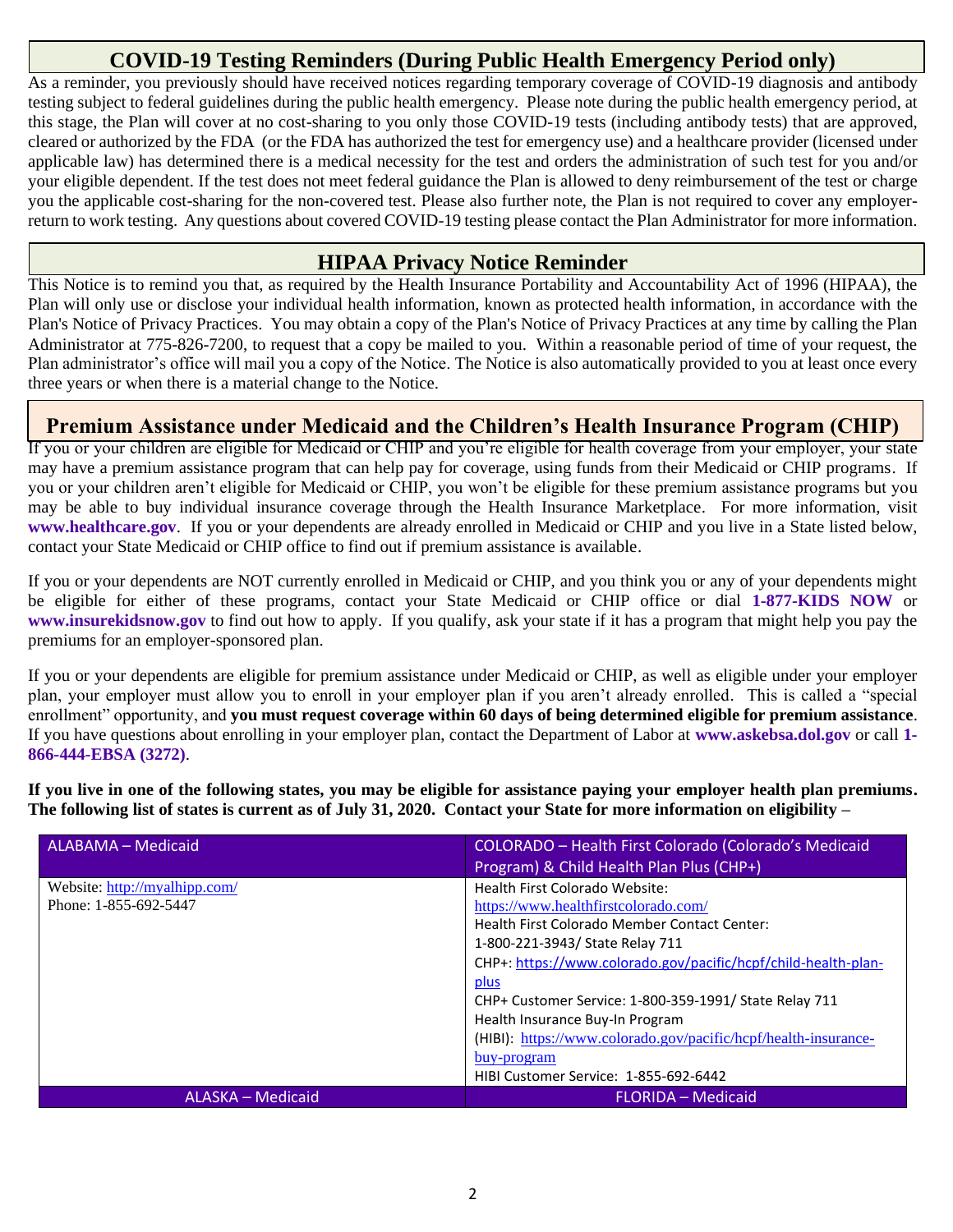| The AK Health Insurance Premium Payment Program                                                | Website:                                                                                |  |  |
|------------------------------------------------------------------------------------------------|-----------------------------------------------------------------------------------------|--|--|
| Website: http://myakhipp.com/                                                                  | https://www.flmedicaidtplrecovery.com/flmedicaidtplrecovery.co                          |  |  |
| Phone: 1-866-251-4861                                                                          | m/hipp/index.html                                                                       |  |  |
| Email: CustomerService@MyAKHIPP.com                                                            | Phone: 1-877-357-3268                                                                   |  |  |
| Medicaid Eligibility:<br>http://dhss.alaska.gov/dpa/Pages/medicaid/default.aspx                |                                                                                         |  |  |
|                                                                                                |                                                                                         |  |  |
| <b>ARKANSAS - Medicaid</b>                                                                     | <b>GEORGIA - Medicaid</b>                                                               |  |  |
| Website: http://myarhipp.com/<br>Phone: 1-855-MyARHIPP (855-692-7447)                          | Website: https://medicaid.georgia.gov/health-insurance-<br>premium-payment-program-hipp |  |  |
|                                                                                                | Phone: 678-564-1162 ext 2131                                                            |  |  |
| <b>CALIFORNIA - Medicaid</b>                                                                   | <b>INDIANA - Medicaid</b>                                                               |  |  |
| Website:                                                                                       | Healthy Indiana Plan for low-income adults 19-64                                        |  |  |
| https://www.dhcs.ca.gov/services/Pages/TPLRD_CAU_cont.aspx                                     | Website: http://www.in.gov/fssa/hip/                                                    |  |  |
| Phone: 916-440-5676                                                                            | Phone: 1-877-438-4479                                                                   |  |  |
|                                                                                                | All other Medicaid                                                                      |  |  |
|                                                                                                | Website: https://www.in.gov/medicaid/                                                   |  |  |
|                                                                                                | Phone 1-800-457-4584                                                                    |  |  |
| <b>IOWA-Medicaid and CHIP (Hawki)</b>                                                          | <b>MONTANA - Medicaid</b>                                                               |  |  |
| <b>Medicaid Website:</b>                                                                       | Website: http://dphhs.mt.gov/MontanaHealthcarePrograms/HIPP                             |  |  |
| https://dhs.iowa.gov/ime/members                                                               | Phone: 1-800-694-3084                                                                   |  |  |
| Medicaid Phone: 1-800-338-8366                                                                 |                                                                                         |  |  |
| Hawki Website:                                                                                 |                                                                                         |  |  |
| http://dhs.iowa.gov/Hawki<br>Hawki Phone: 1-800-257-8563                                       |                                                                                         |  |  |
| <b>KANSAS - Medicaid</b>                                                                       | <b>NEBRASKA - Medicaid</b>                                                              |  |  |
|                                                                                                |                                                                                         |  |  |
| Website: http://www.kdheks.gov/hcf/default.htm<br>Phone: 1-800-792-4884                        | Website: http://www.ACCESSNebraska.ne.gov<br>Phone: 1-855-632-7633                      |  |  |
|                                                                                                |                                                                                         |  |  |
|                                                                                                |                                                                                         |  |  |
|                                                                                                | Lincoln: 402-473-7000<br>Omaha: 402-595-1178                                            |  |  |
| <b>KENTUCKY - Medicaid</b>                                                                     | <b>NEVADA - Medicaid</b>                                                                |  |  |
|                                                                                                |                                                                                         |  |  |
| Kentucky Integrated Health Insurance Premium Payment<br>Program (KI-HIPP) Website:             | Medicaid Website: http://dhcfp.nv.gov<br>Medicaid Phone: 1-800-992-0900                 |  |  |
| https://chfs.ky.gov/agencies/dms/member/Pages/kihipp.aspx                                      |                                                                                         |  |  |
| Phone: 1-855-459-6328                                                                          |                                                                                         |  |  |
| Email: KIHIPP.PROGRAM@ky.gov                                                                   |                                                                                         |  |  |
|                                                                                                |                                                                                         |  |  |
| KCHIP Website: https://kidshealth.ky.gov/Pages/index.aspx<br>Phone: 1-877-524-4718             |                                                                                         |  |  |
|                                                                                                |                                                                                         |  |  |
| Kentucky Medicaid Website: https://chfs.ky.gov                                                 |                                                                                         |  |  |
| <b>LOUISIANA - Medicaid</b>                                                                    | <b>NEW HAMPSHIRE - Medicaid</b>                                                         |  |  |
| Website: www.medicaid.la.gov or www.ldh.la.gov/lahipp                                          | Website: https://www.dhhs.nh.gov/oii/hipp.htm                                           |  |  |
| Phone: 1-888-342-6207 (Medicaid hotline) or 1-855-618-5488                                     | Phone: 603-271-5218                                                                     |  |  |
| (LaHIPP)                                                                                       | Toll free number for the HIPP program: 1-800-852-3345, ext 5218                         |  |  |
| <b>MAINE - Medicaid</b>                                                                        | <b>NEW JERSEY - Medicaid and CHIP</b>                                                   |  |  |
| <b>Enrollment Website:</b>                                                                     | Medicaid Website:                                                                       |  |  |
| https://www.maine.gov/dhhs/ofi/applications-forms                                              | http://www.state.nj.us/humanservices/                                                   |  |  |
| Phone: 1-800-442-6003                                                                          | dmahs/clients/medicaid/                                                                 |  |  |
| TTY: Maine relay 711                                                                           | Medicaid Phone: 609-631-2392                                                            |  |  |
|                                                                                                | CHIP Website: http://www.njfamilycare.org/index.html<br>CHIP Phone: 1-800-701-0710      |  |  |
| Private Health Insurance Premium Webpage:<br>https://www.maine.gov/dhhs/ofi/applications-forms |                                                                                         |  |  |
| Phone: -800-977-6740.<br>TTY: Maine relay 711                                                  |                                                                                         |  |  |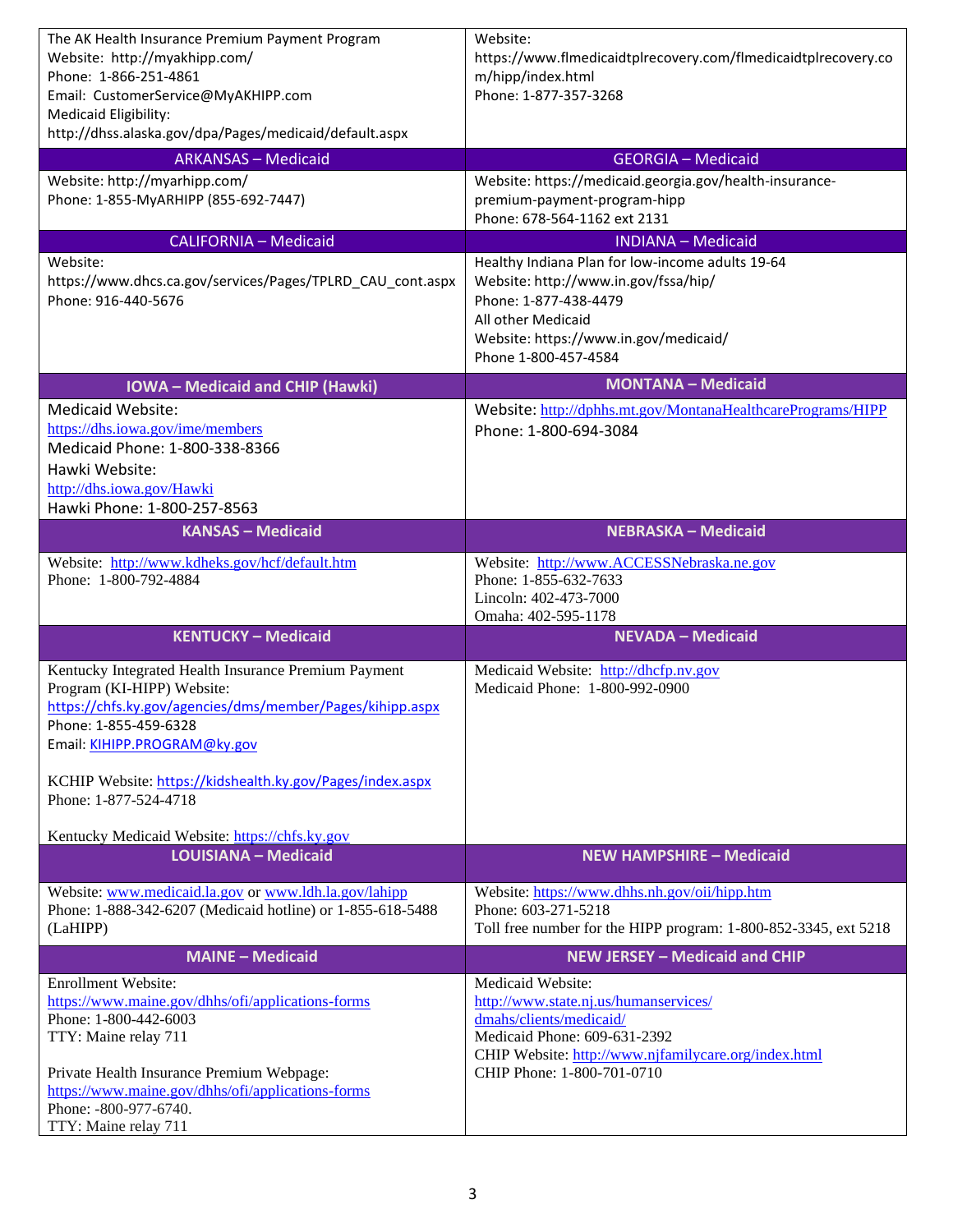| <b>MASSACHUSETTS - Medicaid and CHIP</b>                    | <b>NEW YORK - Medicaid</b>                                    |                                                                      |  |
|-------------------------------------------------------------|---------------------------------------------------------------|----------------------------------------------------------------------|--|
| Website:                                                    | Website: https://www.health.ny.gov/health_care/medicaid/      |                                                                      |  |
| http://www.mass.gov/eohhs/gov/departments/masshealth/       | Phone: 1-800-541-2831                                         |                                                                      |  |
| Phone: 1-800-862-4840                                       |                                                               |                                                                      |  |
| <b>MINNESOTA - Medicaid</b>                                 | <b>NORTH CAROLINA - Medicaid</b>                              |                                                                      |  |
| Website:                                                    | Website: https://medicaid.ncdhhs.gov/                         |                                                                      |  |
| https://mn.gov/dhs/people-we-serve/children-and-            | Phone: 919-855-4100                                           |                                                                      |  |
| families/health-care/health-care-programs/programs-and-     |                                                               |                                                                      |  |
| services/other-insurance.jsp                                |                                                               |                                                                      |  |
| Phone: 1-800-657-3739                                       |                                                               |                                                                      |  |
| <b>MISSOURI-Medicaid</b>                                    | <b>NORTH DAKOTA - Medicaid</b>                                |                                                                      |  |
| Website:                                                    | Website: http://www.nd.gov/dhs/services/medicalserv/medicaid/ |                                                                      |  |
| http://www.dss.mo.gov/mhd/participants/pages/hipp.htm       | Phone: 1-844-854-4825                                         |                                                                      |  |
| Phone: 573-751-2005                                         |                                                               |                                                                      |  |
|                                                             |                                                               |                                                                      |  |
| <b>OKLAHOMA - Medicaid and CHIP</b>                         | <b>UTAH - Medicaid and CHIP</b>                               |                                                                      |  |
| Website: http://www.insureoklahoma.org                      |                                                               | Medicaid Website: https://medicaid.utah.gov/                         |  |
| Phone: 1-888-365-3742                                       |                                                               | CHIP Website: http://health.utah.gov/chip                            |  |
|                                                             |                                                               | Phone: 1-877-543-7669                                                |  |
|                                                             |                                                               |                                                                      |  |
| <b>OREGON - Medicaid</b>                                    |                                                               | <b>VERMONT-Medicaid</b>                                              |  |
| Website: http://healthcare.oregon.gov/Pages/index.aspx      |                                                               | Website: http://www.greenmountaincare.org/                           |  |
| http://www.oregonhealthcare.gov/index-es.html               |                                                               | Phone: 1-800-250-8427                                                |  |
| Phone: 1-800-699-9075                                       |                                                               |                                                                      |  |
| <b>PENNSYLVANIA - Medicaid</b>                              |                                                               | <b>VIRGINIA - Medicaid and CHIP</b>                                  |  |
| Website:                                                    |                                                               | Website: https://www.coverva.org/hipp/                               |  |
| https://www.dhs.pa.gov/providers/Providers/Pages/Medical/HI |                                                               | Medicaid Phone: 1-800-432-5924                                       |  |
| PP-Program.aspx                                             |                                                               | CHIP Phone: 1-855-242-8282                                           |  |
| Phone: 1-800-692-7462                                       |                                                               |                                                                      |  |
|                                                             |                                                               | <b>WASHINGTON - Medicaid</b>                                         |  |
| <b>RHODE ISLAND - Medicaid and CHIP</b>                     |                                                               |                                                                      |  |
| Website: http://www.eohhs.ri.gov/                           |                                                               | Website: https://www.hca.wa.gov/                                     |  |
| Phone: 1-855-697-4347, or 401-462-0311 (Direct RIte Share   |                                                               | Phone: 1-800-562-3022                                                |  |
| Line)                                                       |                                                               |                                                                      |  |
| <b>SOUTH CAROLINA - Medicaid</b>                            |                                                               | <b>WEST VIRGINIA - Medicaid</b>                                      |  |
| Website: https://www.scdhhs.gov                             |                                                               | Website: http://mywvhipp.com/                                        |  |
| Phone: 1-888-549-0820                                       |                                                               | Toll-free phone: 1-855-MyWVHIPP (1-855-699-8447)                     |  |
| <b>SOUTH DAKOTA - Medicaid</b>                              |                                                               | <b>WISCONSIN - Medicaid and CHIP</b>                                 |  |
|                                                             |                                                               |                                                                      |  |
| Website: http://dss.sd.gov<br>Phone: 1-888-828-0059         |                                                               |                                                                      |  |
|                                                             |                                                               | Website:<br>https://www.dhs.wisconsin.gov/badgercareplus/p-10095.htm |  |
|                                                             |                                                               | Phone: 1-800-362-3002                                                |  |
| <b>TEXAS - Medicaid</b>                                     | <b>WYOMING - Medicaid</b>                                     |                                                                      |  |
|                                                             |                                                               |                                                                      |  |
| Website: http://gethipptexas.com/<br>Phone: 1-800-440-0493  |                                                               | Website: https://health.wyo.gov/healthcarefin/medicaid/programs-     |  |
|                                                             |                                                               | and-eligibility/<br>Phone: 1-800-251-1269                            |  |
|                                                             |                                                               |                                                                      |  |

#### **Contact your State for more information on eligibility –To see if any other states have added a premium assistance program**  since JULY 31, 2020, or for more information on special enrollment rights, contact either:

**Employee Benefits Security Administration Centers for Medicare & Medicaid Services [www.dol.gov/ebsa](http://www.dol.gov/ebsa) [www.cms.hhs.gov](http://www.cms.hhs.gov/)** 

**U.S. Department of Labor U.S. Department of Health and Human Services 1-866-444-EBSA (3272) 1-877-267-2323, Menu Option 4, Ext. 61565**